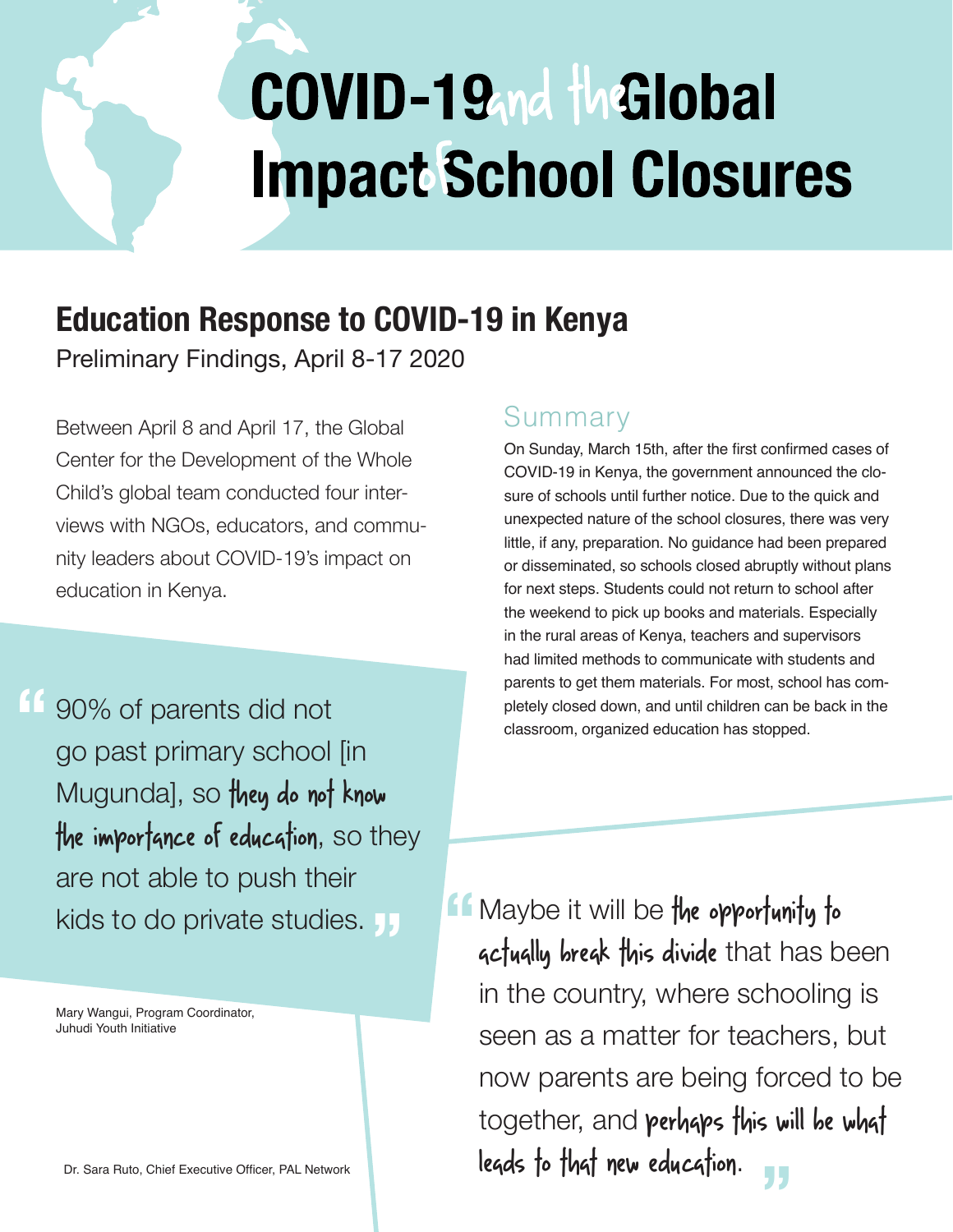# Common elements experienced in the school sector in Kenya as a result of the COVID-19 pandemic

### Continuity and Enrollment

- Parents have individually been seeking learning resources for their children, but not in an organized manner with teachers and the school system. As many parents do not have the resources or the training to continue their childrens' learning, children are on an extended school holiday. In rural areas, children play or help with daily chores rather than maintaining a learning schedule. If there's any learning, it's centered primarily around life-skills and work to support the household.
- The closure of schools has reflected gaps in resources. Many government schools closed without the possibility of distance learning while some private schools were able to organize digital learning resources shared via text and WhatsApp. However, even when learning is offered, students have varying access to electricity, internet, and smartphones, limiting the accessibility of digital resources even when shared. In Nairutia, a small town in Nyeri county, one interviewee estimates that one third of households have a TV, and this number drops as you move outside the town. In households with radios, family hierarchy can mean that children get the least time with a TV or a radio compared to elders and heads of household.
- A high proportion of Kenyan parents in rural areas have a low level of education themselves (many have not gone beyond primary school); therefore, parental capacity to support remote learning is limited.
- Additionally, schools in Mugunda have no clear systems of communication. Parents have shared that it is difficult to create moments of learning when the kids are not in the classroom.

# Distance Learning Programs

- In response to COVID-19, the Ministry of Education has increased radio and television education programming. The following digital resources are available to learners:
	- 1.Kenya Education Cloud (KEC) managed by the Kenya Institute of Curriculum Development (KICD)
	- 2.KBC-TV provides lecture-based learning for older learners in grades 6-8. This is particularly geared towards students preparing for their final exams.
	- 3.Non-profit TV stations for learners such as Akili TV and Ubongo TV are geared towards young learners.
	- 4.KBC Radio has revamped its programming, increasing the number of hours they provide programming and areas who receive the programming. They now offer 6 hours of instruction in English and an added 1 hour of instruction in Kiswahili.
- In addition to these national programs, a regional education learning initiative is currently working to develop some value-based education on 1) routine building within families and 2) community service performed by the family unit. Actors are also working on programming for youth who are not in an education program but are confined at home due to COVID-19.
- Interviewees have anecdotally shared that the curriculum programming shared through the radio and television has some challenges. Because the curriculum is lecture based, it can be dry and difficult for learners to stay engaged with. Additionally, much of the TV and radio programming is geared towards older learners, leaving primary and pre-k children with few resources. Additionally the TV channels and radio stations do not reach all of the corners of Kenya, leaving some learners without access to any digital resources.

This is not the moment to hold anything...we are all in this fogether. **"**

**"**